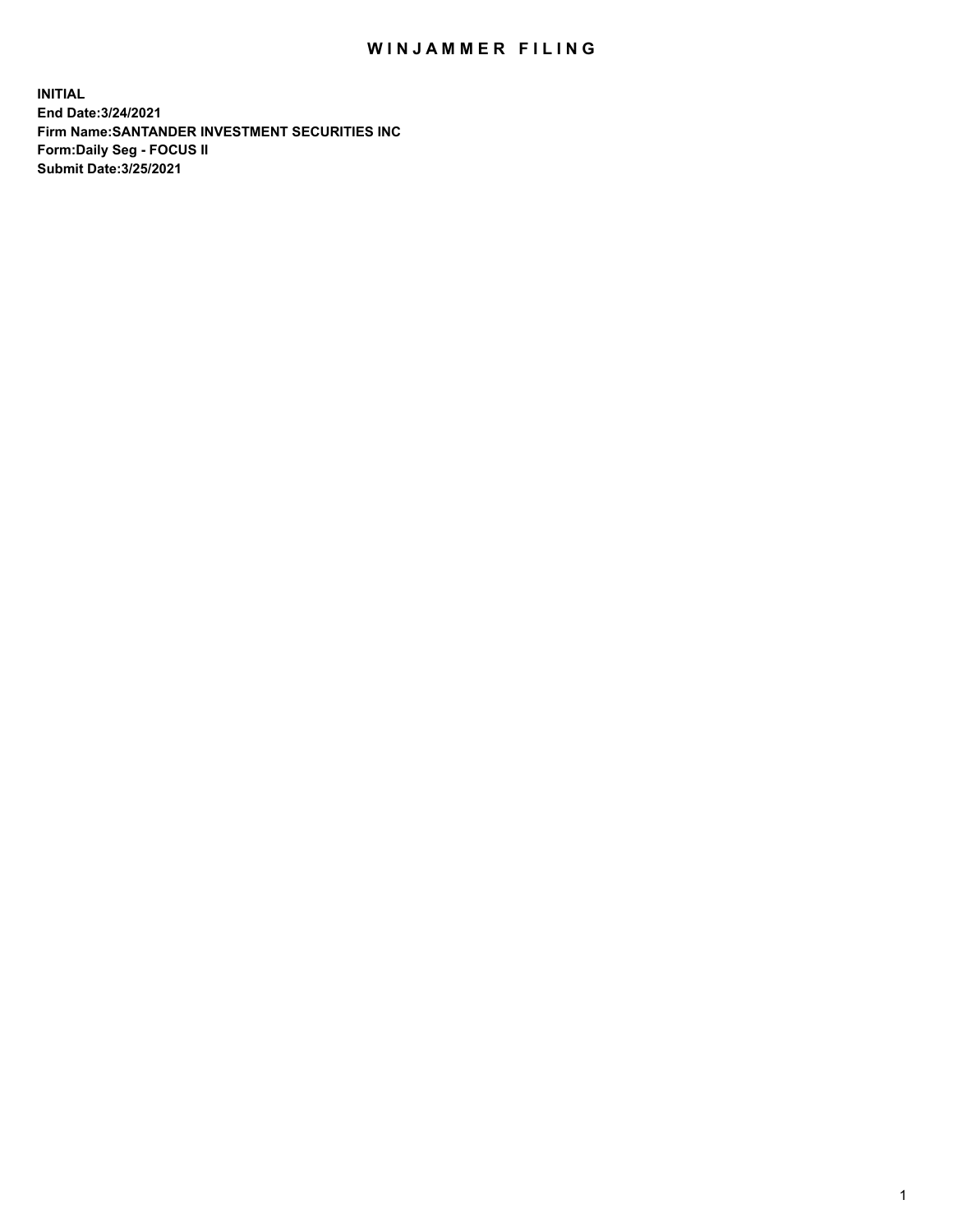**INITIAL End Date:3/24/2021 Firm Name:SANTANDER INVESTMENT SECURITIES INC Form:Daily Seg - FOCUS II Submit Date:3/25/2021 Daily Segregation - Cover Page**

| $\gamma$ ocgi cganon - oo $\gamma$ or i ago                                       |                                                      |
|-----------------------------------------------------------------------------------|------------------------------------------------------|
| Name of Company                                                                   | <b>SANTANDER INVESTMENT</b><br><b>SECURITIES INC</b> |
| <b>Contact Name</b>                                                               | <b>Felix Munoz</b>                                   |
| <b>Contact Phone Number</b>                                                       | (212) 407-4594                                       |
| <b>Contact Email Address</b>                                                      | felix.munoz@santander.us                             |
| FCM's Customer Segregated Funds Residual Interest Target (choose one):            |                                                      |
| a. Minimum dollar amount: ; or                                                    | 70,000,000                                           |
| b. Minimum percentage of customer segregated funds required:%; or                 | $\underline{\mathbf{0}}$                             |
| c. Dollar amount range between: and; or                                           | 0 <sub>0</sub>                                       |
| d. Percentage range of customer segregated funds required between:% and%.         | 0 <sub>0</sub>                                       |
| FCM's Customer Secured Amount Funds Residual Interest Target (choose one):        |                                                      |
| a. Minimum dollar amount: ; or                                                    | $\frac{0}{0}$                                        |
| b. Minimum percentage of customer secured funds required:%; or                    |                                                      |
| c. Dollar amount range between: and; or                                           | 0 <sub>0</sub>                                       |
| d. Percentage range of customer secured funds required between: % and %.          | 0 <sub>0</sub>                                       |
| FCM's Cleared Swaps Customer Collateral Residual Interest Target (choose one):    |                                                      |
| a. Minimum dollar amount: ; or                                                    | $\frac{0}{0}$                                        |
| b. Minimum percentage of cleared swaps customer collateral required:%; or         |                                                      |
| c. Dollar amount range between: and; or                                           | 00                                                   |
| d. Percentage range of cleared swaps customer collateral required between:% and%. | 00                                                   |

Attach supporting documents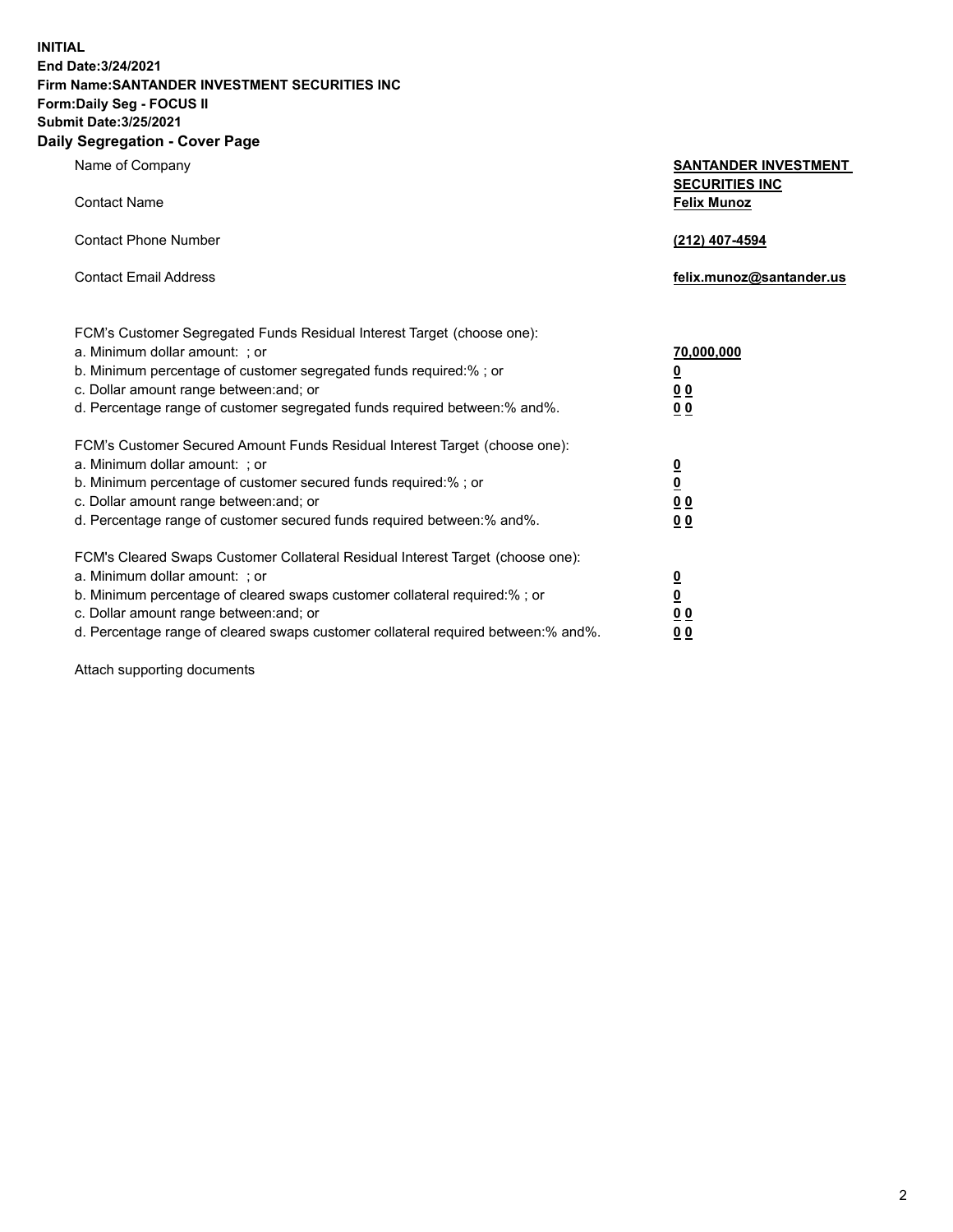**INITIAL End Date:3/24/2021 Firm Name:SANTANDER INVESTMENT SECURITIES INC Form:Daily Seg - FOCUS II Submit Date:3/25/2021 Daily Segregation - Secured Amounts**

|     | Foreign Futures and Foreign Options Secured Amounts                                         |                   |
|-----|---------------------------------------------------------------------------------------------|-------------------|
|     | Amount required to be set aside pursuant to law, rule or regulation of a foreign            | $0$ [7305]        |
|     | government or a rule of a self-regulatory organization authorized thereunder                |                   |
| 1.  | Net ledger balance - Foreign Futures and Foreign Option Trading - All Customers             |                   |
|     | A. Cash                                                                                     | $0$ [7315]        |
|     | B. Securities (at market)                                                                   | 0[7317]           |
| 2.  | Net unrealized profit (loss) in open futures contracts traded on a foreign board of trade   | $0$ [7325]        |
| 3.  | Exchange traded options                                                                     |                   |
|     | a. Market value of open option contracts purchased on a foreign board of trade              | $0$ [7335]        |
|     | b. Market value of open contracts granted (sold) on a foreign board of trade                | $0$ [7337]        |
| 4.  | Net equity (deficit) (add lines 1. 2. and 3.)                                               | $0$ [7345]        |
| 5.  | Account liquidating to a deficit and account with a debit balances - gross amount           | $0$ [7351]        |
|     | Less: amount offset by customer owned securities                                            | 0 [7352] 0 [7354] |
| 6.  | Amount required to be set aside as the secured amount - Net Liquidating Equity              | $0$ [7355]        |
|     | Method (add lines 4 and 5)                                                                  |                   |
| 7.  | Greater of amount required to be set aside pursuant to foreign jurisdiction (above) or line | $0$ [7360]        |
|     | 6.                                                                                          |                   |
|     | FUNDS DEPOSITED IN SEPARATE REGULATION 30.7 ACCOUNTS                                        |                   |
| 1.  | Cash in banks                                                                               |                   |
|     | A. Banks located in the United States                                                       | $0$ [7500]        |
|     | B. Other banks qualified under Regulation 30.7                                              | 0 [7520] 0 [7530] |
| 2.  | Securities                                                                                  |                   |
|     | A. In safekeeping with banks located in the United States                                   | $0$ [7540]        |
|     | B. In safekeeping with other banks qualified under Regulation 30.7                          | 0 [7560] 0 [7570] |
| 3.  | Equities with registered futures commission merchants                                       |                   |
|     | A. Cash                                                                                     | $0$ [7580]        |
|     | <b>B.</b> Securities                                                                        | $0$ [7590]        |
|     | C. Unrealized gain (loss) on open futures contracts                                         | $0$ [7600]        |
|     | D. Value of long option contracts                                                           | $0$ [7610]        |
|     | E. Value of short option contracts                                                          | 0 [7615] 0 [7620] |
| 4.  | Amounts held by clearing organizations of foreign boards of trade                           |                   |
|     | A. Cash                                                                                     | $0$ [7640]        |
|     | <b>B.</b> Securities                                                                        | $0$ [7650]        |
|     | C. Amount due to (from) clearing organization - daily variation                             | $0$ [7660]        |
|     | D. Value of long option contracts                                                           | $0$ [7670]        |
|     | E. Value of short option contracts                                                          | 0 [7675] 0 [7680] |
| 5.  | Amounts held by members of foreign boards of trade                                          |                   |
|     | A. Cash                                                                                     | $0$ [7700]        |
|     | <b>B.</b> Securities                                                                        | $0$ [7710]        |
|     | C. Unrealized gain (loss) on open futures contracts                                         | $0$ [7720]        |
|     | D. Value of long option contracts                                                           | $0$ [7730]        |
|     | E. Value of short option contracts                                                          | 0 [7735] 0 [7740] |
| 6.  | Amounts with other depositories designated by a foreign board of trade                      | $0$ [7760]        |
| 7.  | Segregated funds on hand                                                                    | $0$ [7765]        |
| 8.  | Total funds in separate section 30.7 accounts                                               | $0$ [7770]        |
| 9.  | Excess (deficiency) Set Aside for Secured Amount (subtract line 7 Secured Statement         | 0 [7380]          |
|     | Page 1 from Line 8)                                                                         |                   |
| 10. | Management Target Amount for Excess funds in separate section 30.7 accounts                 | $0$ [7780]        |
| 11. | Excess (deficiency) funds in separate 30.7 accounts over (under) Management Target          | $0$ [7785]        |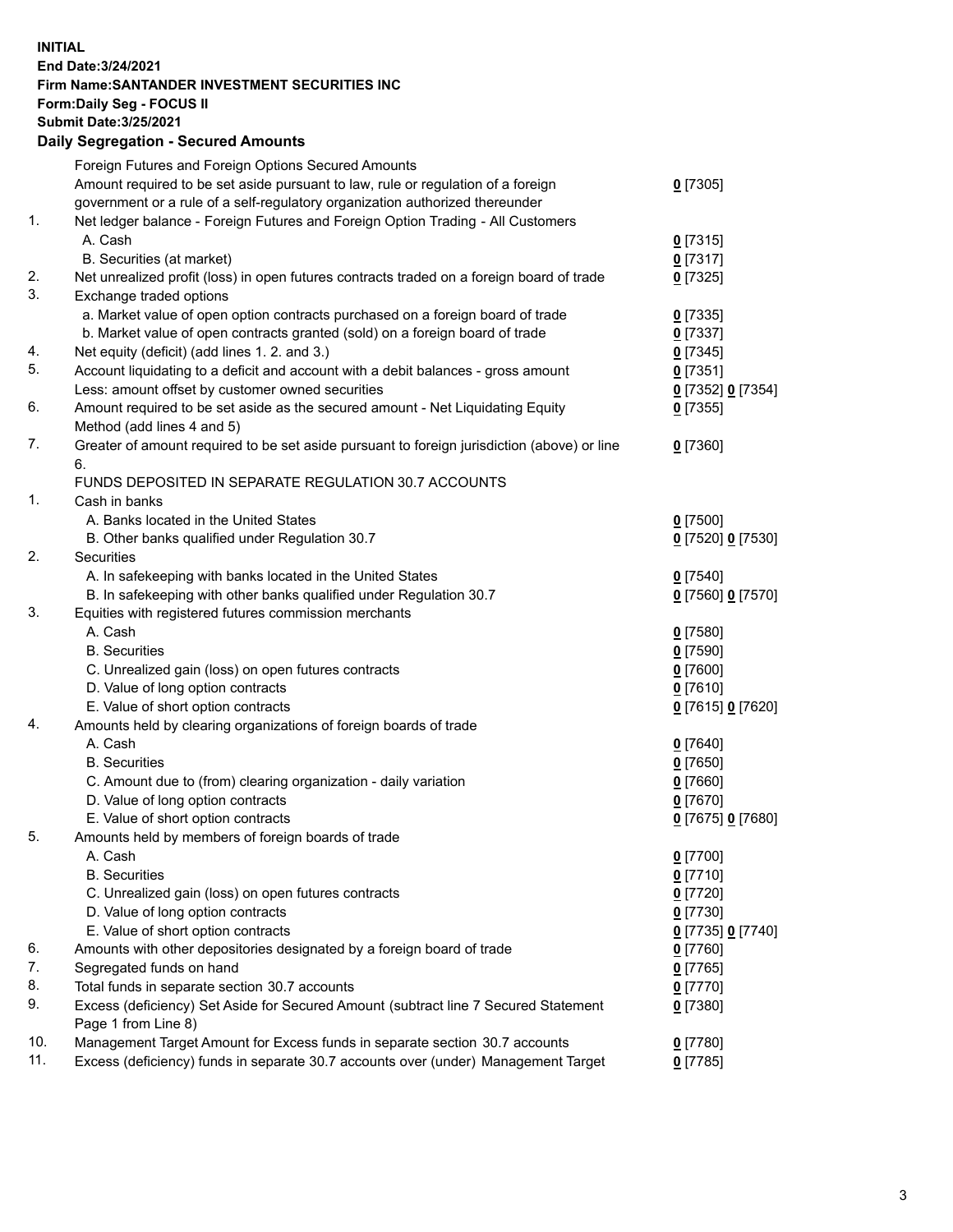| <b>INITIAL</b> |                                                                                     |                      |
|----------------|-------------------------------------------------------------------------------------|----------------------|
|                | End Date: 3/24/2021<br>Firm Name: SANTANDER INVESTMENT SECURITIES INC               |                      |
|                | <b>Form:Daily Seg - FOCUS II</b>                                                    |                      |
|                | <b>Submit Date: 3/25/2021</b>                                                       |                      |
|                | Daily Segregation - Segregation Statement                                           |                      |
|                |                                                                                     |                      |
|                | SEGREGATION REQUIREMENTS(Section 4d(2) of the CEAct)                                |                      |
| 1.             | Net ledger balance                                                                  |                      |
|                | A. Cash                                                                             | 1,871,451,106 [7010] |
|                | B. Securities (at market)                                                           | $0$ [7020]           |
| 2.             | Net unrealized profit (loss) in open futures contracts traded on a contract market  | -198,179,287 [7030]  |
| 3.             | Exchange traded options                                                             |                      |
|                | A. Add market value of open option contracts purchased on a contract market         | 46,221,681 [7032]    |
|                | B. Deduct market value of open option contracts granted (sold) on a contract market | -22,705,315 [7033]   |
| 4.<br>5.       | Net equity (deficit) (add lines 1, 2 and 3)                                         | 1,696,788,185 [7040] |
|                | Accounts liquidating to a deficit and accounts with                                 |                      |
|                | debit balances - gross amount<br>Less: amount offset by customer securities         | $0$ [7045]           |
| 6.             | Amount required to be segregated (add lines 4 and 5)                                | 0 [7047] 0 [7050]    |
|                | FUNDS IN SEGREGATED ACCOUNTS                                                        | 1,696,788,185 [7060] |
| 7.             | Deposited in segregated funds bank accounts                                         |                      |
|                | A. Cash                                                                             | 192,116,100 [7070]   |
|                | B. Securities representing investments of customers' funds (at market)              | $0$ [7080]           |
|                | C. Securities held for particular customers or option customers in lieu of cash (at | $0$ [7090]           |
|                | market)                                                                             |                      |
| 8.             | Margins on deposit with derivatives clearing organizations of contract markets      |                      |
|                | A. Cash                                                                             | 1,668,560,210 [7100] |
|                | B. Securities representing investments of customers' funds (at market)              | $0$ [7110]           |
|                | C. Securities held for particular customers or option customers in lieu of cash (at | $0$ [7120]           |
|                | market)                                                                             |                      |
| 9.             | Net settlement from (to) derivatives clearing organizations of contract markets     | -114,633,734 [7130]  |
| 10.            | Exchange traded options                                                             |                      |
|                | A. Value of open long option contracts                                              | 46,221,681 [7132]    |
|                | B. Value of open short option contracts                                             | $-22,705,315$ [7133] |
| 11.            | Net equities with other FCMs                                                        |                      |
|                | A. Net liquidating equity                                                           | $0$ [7140]           |
|                | B. Securities representing investments of customers' funds (at market)              | $0$ [7160]           |
|                | C. Securities held for particular customers or option customers in lieu of cash (at | $0$ [7170]           |
|                | market)                                                                             |                      |
| 12.            | Segregated funds on hand                                                            | $0$ [7150]           |
| 13.            | Total amount in segregation (add lines 7 through 12)                                | 1,769,558,942 [7180] |
| 14.            | Excess (deficiency) funds in segregation (subtract line 6 from line 13)             | 72,770,757 [7190]    |
| 15.            | Management Target Amount for Excess funds in segregation                            | 70,000,000 [7194]    |
| 16.            | Excess (deficiency) funds in segregation over (under) Management Target Amount      | 2,770,757 [7198]     |
|                | <b>Excess</b>                                                                       |                      |